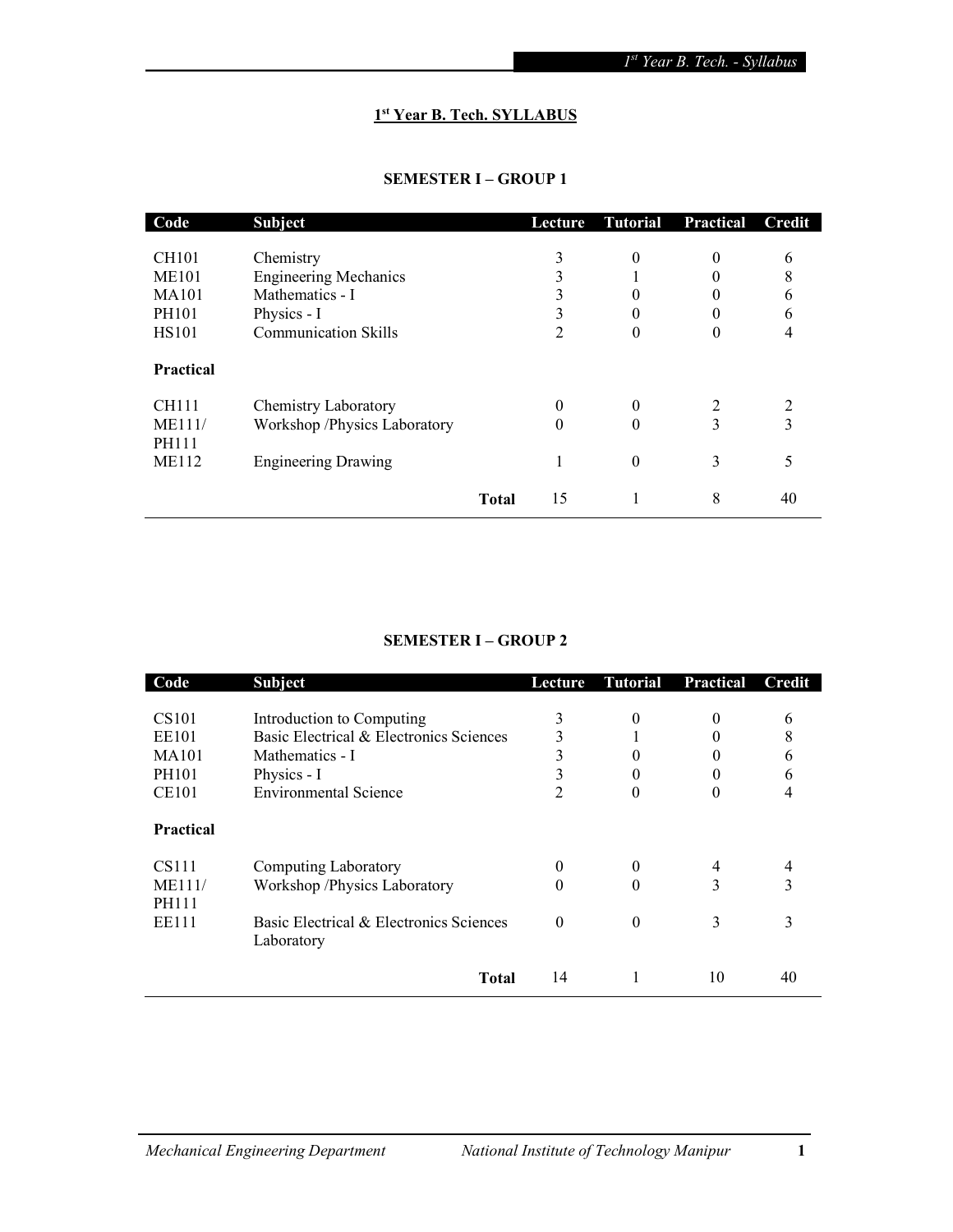| Code              | <b>Subject</b>                          | Lecture  | <b>Tutorial</b> | <b>Practical</b> | Credit |
|-------------------|-----------------------------------------|----------|-----------------|------------------|--------|
|                   |                                         |          |                 |                  |        |
| CS <sub>101</sub> | Introduction to Computing               | 3        | $\theta$        | $\theta$         | 6      |
| <b>EE101</b>      | Basic Electrical & Electronics Sciences | 3        |                 |                  | 8      |
| MA102             | Mathematics - II                        | 3        | 0               | 0                | 6      |
| PH102             | Physics - II                            | 3        | $\theta$        | 0                | 6      |
| <b>CE101</b>      | <b>Environmental Science</b>            | 2        | 0               | 0                |        |
| <b>Practical</b>  |                                         |          |                 |                  |        |
| CS <sub>111</sub> | <b>Computing Laboratory</b>             |          | $\theta$        | 4                | 4      |
| ME111/            | Workshop /Physics Laboratory            | $\theta$ | $\theta$        | 3                | 3      |
| <b>PH111</b>      |                                         |          |                 |                  |        |
| EE111             | Basic Electrical & Electronics Sciences | $\Omega$ | $\theta$        | 3                | 3      |
|                   | Laboratory                              |          |                 |                  |        |
|                   |                                         |          |                 |                  |        |
|                   | <b>Total</b>                            | 14       | 1               | 10               | 40     |

## SEMESTER II – GROUP 1

# SEMESTER II – GROUP 2

| Code             | <b>Subject</b>               |              | Lecture | Tutorial | <b>Practical</b> | Credit |
|------------------|------------------------------|--------------|---------|----------|------------------|--------|
| <b>CH101</b>     | Chemistry                    |              | 3       | 0        | $\Omega$         | 6      |
| <b>ME101</b>     | <b>Engineering Mechanics</b> |              |         |          |                  | 8      |
| MA102            | Mathematics - II             |              |         | 0        |                  | 6      |
| PH102            | Physics - II                 |              | 3       | $\theta$ |                  | 6      |
| <b>HS101</b>     | <b>Communication Skills</b>  |              | 2       | $\theta$ | $\Omega$         | 4      |
| <b>Practical</b> |                              |              |         |          |                  |        |
| CH111            | <b>Chemistry Laboratory</b>  |              | 0       | 0        | 2                | 2      |
| ME111/           | Workshop /Physics Laboratory |              | 0       | 0        | 3                | 3      |
| <b>PH111</b>     |                              |              |         |          |                  |        |
| <b>ME112</b>     | <b>Engineering Drawing</b>   |              |         | $\theta$ | 3                | 5      |
|                  |                              | <b>Total</b> | 15      |          | 8                | 40     |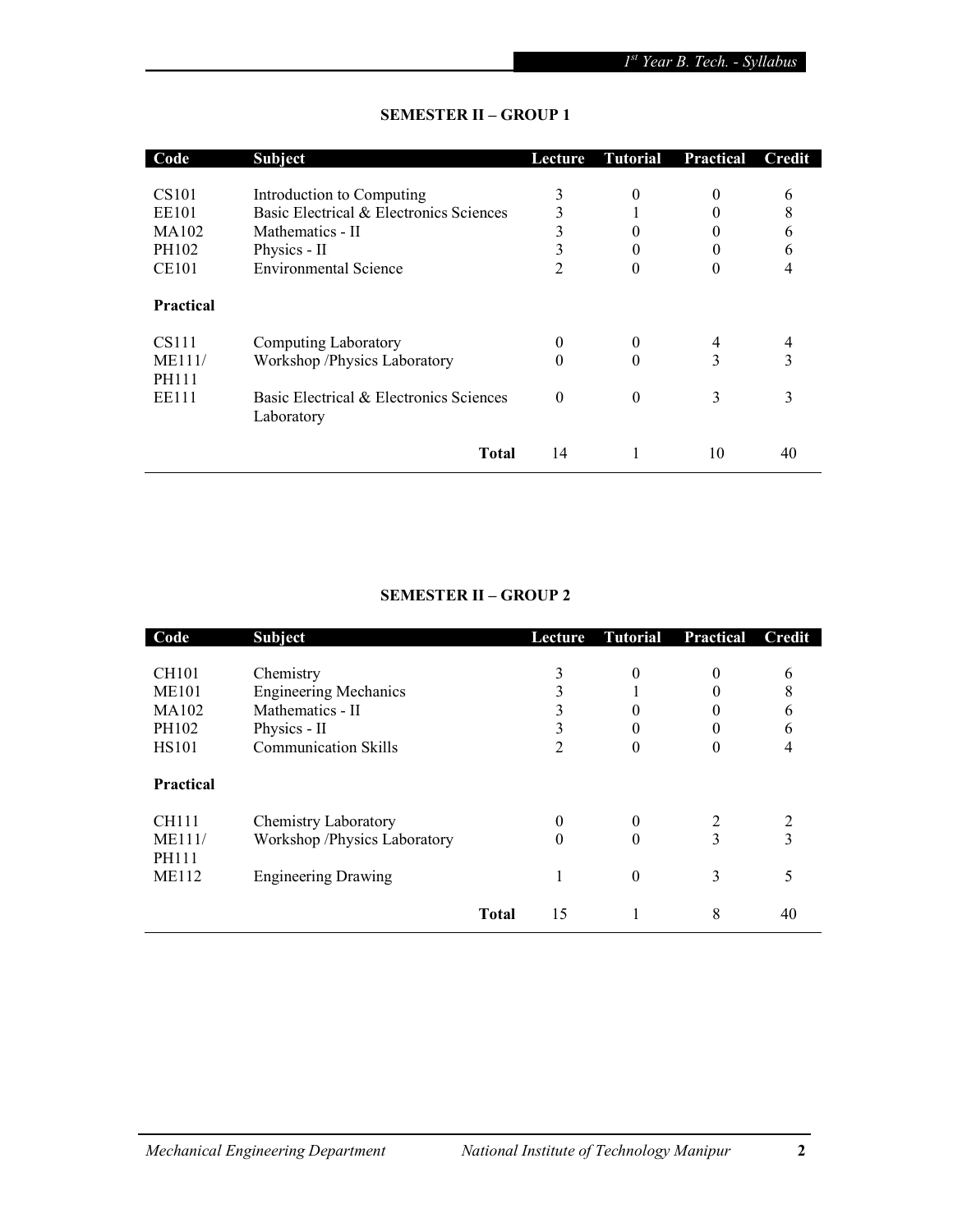## ME101 ENGINEERING MECHANICS (3-1-0-8)

Basic principles: Equivalent force system; Equations of equilibrium; Free body diagram; Reaction; Static indeterminacy. Structures: Difference between trusses, frames and beams, Assumptions followed in the analysis of structures; 2D truss; Method of joints; Method of section; Frame; Simple beam; types of loading and supports; Shear Force and bending Moment diagram in beams; Relation among load, shear force and bending moment. Friction: Dry friction; Description and applications of friction in wedges, thrust bearing (disk friction), belt, screw, journal bearing (Axle friction); Rolling resistance. Virtual work and Energy method: Virtual Displacement; Principle of virtual work; Applications of virtual work principle to machines; Mechanical efficiency; Work of a force/couple (springs etc.); Potential energy and equilibrium; stability. Center of Gravity and Moment of Inertia: First and second moment of area; Radius of gyration; Parallel axis theorem; Product of inertia, Rotation of axes and principal moment of inertia; Moment of inertia of simple and composite bodies. Mass moment of inertia. Kinematics of Particles: Rectilinear motion; Curvilinear motion; Use of Cartesian, polar and spherical coordinate system; Relative and constrained motion; Space curvilinear motion. Kinetics of Particles: Force, mass and acceleration; Work and energy; Impulse and momentum; Impact problems; System of particles. Kinematics and Kinetics of Rigid Bodies: Translation; Fixed axis rotational; General plane motion; Coriolis acceleration; Work energy; Power; Potential energy; Impulse-momentum and associated conservation principles; Euler equations of motion and its application.

#### Text:

- 1. Timoshenko and Young, Engineering Mechanics,  $3<sup>rd</sup>$  Ed., McGraw Hill Publishers, 2006.
- 2. R. C. Hibbler, Engineering Mechanics, Vols. I and II, Pearson Press, 2002.

### References:

- 1. J. L. Meriam and L. G. Kraige, Engineering Mechanics, Vol. I Statics, Vol. II Dynamics,  $5^{th}$ Ed., John Wiley, 2002.
- 2. I. H. Shames, Engineering Mechanics: Statics and Dynamics, 4<sup>th</sup> Ed., PHI, 2002.
- 3. F. P. Beer and E. R. Johnston, Vector Mechanics for Engineers, Vol. I -Statics, Vol. II Dynamics, 3rd Ed., Tata McGraw Hill, 2000.

### ME131 WORKSHOP (0-0-3-3)

Introduction to wood working, hand tools and machines; Introduction to fitting shop tools, equipment and operations; Introduction to sheet metal work; Introduction to pattern making; Introduction to moulding and foundry practice; Introduction to welding shop tools, equipment and operations; Introduction to machine shop tools, equipment, machines and operations; Introduction to black smithy shop; Simple exercises in wood working, pattern making, fitting, sheet metal work, welding, machining, black smithy and moulding.

### Text:

1. H. Choudhury, Elements of Workshop Technology, Vol. I, Asia Publishing House, 1986. References:

- 1. H Gerling, All about Machine Tools, New Age International, 1995.
- 2. W A J Chapman, Workshop Technology, Oxford IBH, 1975.